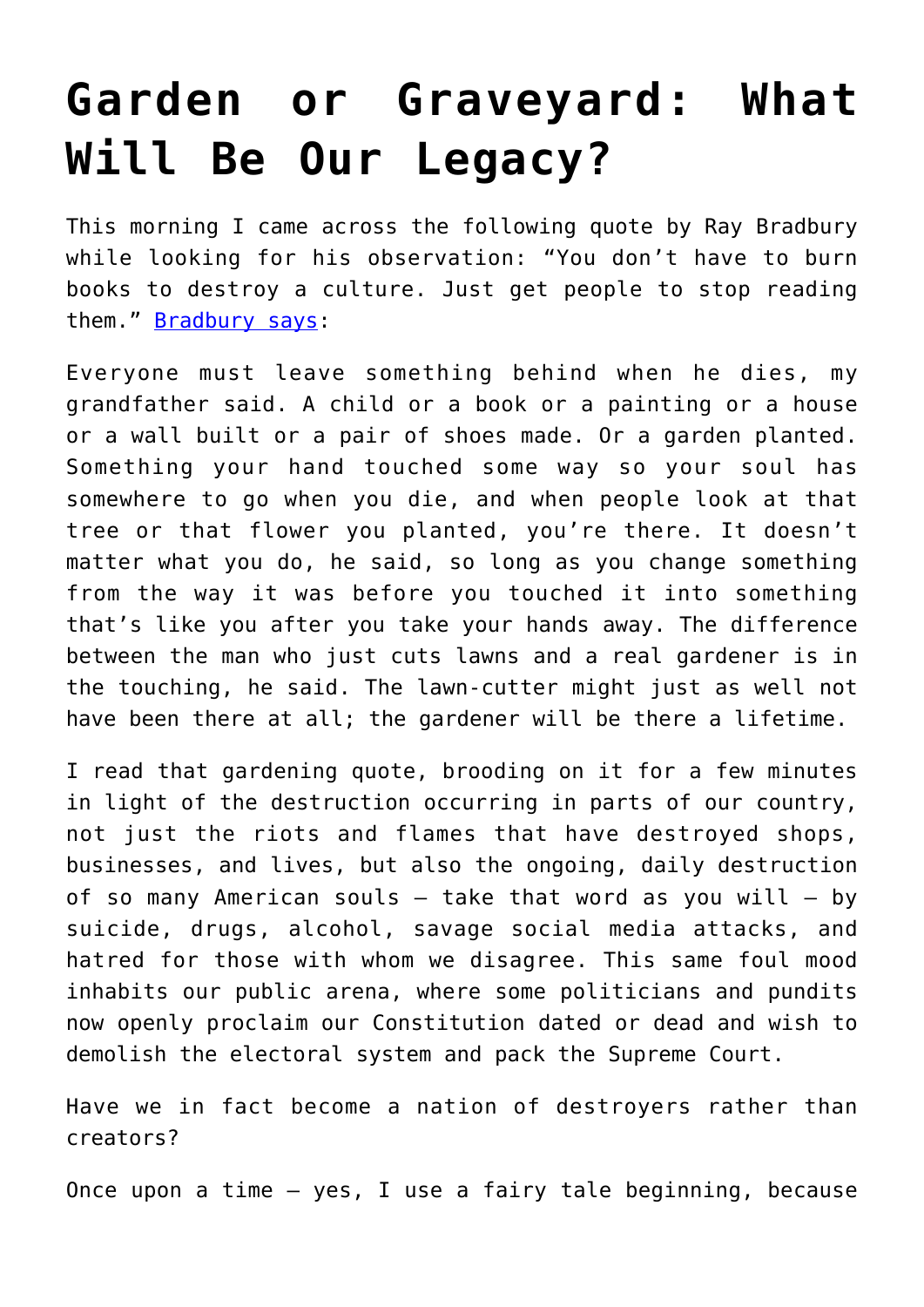whether we know it or not, America is a sort of fairy tale for many who have immigrated here – our country was famed as the land of creation. We once regarded ourselves as a can-do nation, a liberty-loving people, inventive, independent, and recognizing the American Dream as founded on those cherished words, "Life, liberty, and the pursuit of happiness."

Like Bradbury's gardeners, our ancestors left behind something good and true and beautiful that others might touch and remember them by. Whether it was a newborn child or sending a spacecraft to the moon, a Constitution unlike any the world had ever seen or the discoveries of a George Washington Carver, we looked at these monuments great and small, and remembered and honored those who bestowed us with such gifts.

Such people, thank heavens, still live among us. The older I get, the more I am astounded by the array of talents I see in the people around me. I know a contractor, for example, who invented and is now selling a pistol the size of a credit card, a woman who helped found a volunteer organization giving diapers and baby clothing to impoverished mothers, a man who is restoring the hundred-year-old building of a private boy's school. Everywhere we look in America, we see the vast majority of our fellow citizens working to improve their lives and in doing so, to improve the world around them.

That is a country despised by some in our midst.

These despisers call for the dismantlement of our Constitution, advocating for the destruction of the Supreme Court and the Electoral College. These are the sorts of people who believe they know best how to govern the average American whom they regard as a dunderhead.

They also call for the destruction of our country. Recently, for example, CNN anchor **[Don Lemon](https://www.foxnews.com/media/cnns-don-lemon-suggests-to-blow-up-the-entire-system-get-rid-of-electoral-college-stack-the-courts)** said on air to his colleague, Andrew Cuomo, "We're going to have to blow up the entire system." Rep. Ayanna Pressley, D-MA [said in early](https://www.washingtontimes.com/news/2020/aug/17/ayanna-pressley-calls-for-unrest-in-the-streets-ah/)